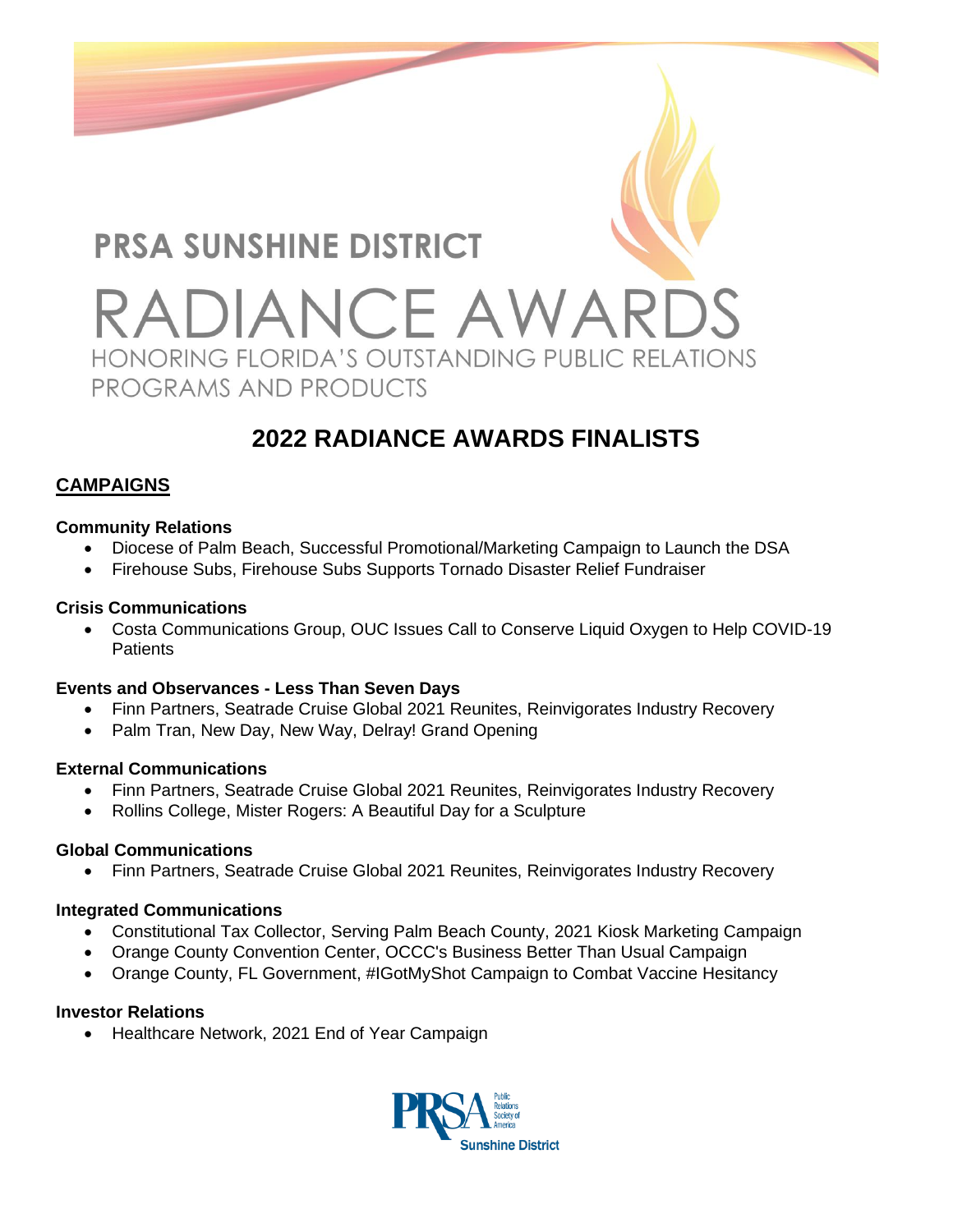

# **2022 RADIANCE AWARDS FINALISTS** *(continued)*

#### **Marketing – Consumer Services**

• Palm Tran, Palm Tran's Paradise Pass

#### **Multicultural and Diversity**

- Orange County, FL Government, #IGotMyShot Campaign to Combat Vaccine Hesitancy
- Palm Tran, Ride With Pride

#### **Public Service**

- City of Port St. Lucie, Keep Our Roadways Safe Speeding Campaign
- Collier County Public Utilities, Recycle Right Campaign Collier County Public Utilities
- Orange County, FL Government, #IGotMyShot Campaign to Combat Vaccine Hesitancy
- Southwest Florida Water Management District, Weeki Wachee Education Campaign

#### **Reputation/Brand Management**

• Toho Water Authority, Getting Back on Track

# **Social Media**

• Orange County, FL Government, #IGotMyShot Campaign to Combat Vaccine Hesitancy

# **TACTICS**

# **Annual Reports**

- Constitutional Tax Collector, Serving Palm Beach County, Annual Report Redesign
- Orange County Convention Center, 2020-2021 Annual Report

# **Collateral (Brochures / Direct Mail / Posters)**

• Southwest Florida Water Management District, Weeki Wachee Vacation Rental Kits

# **Executive Communications**

• Finn Partners, CEO Ushers in New Era of Retail Recovery